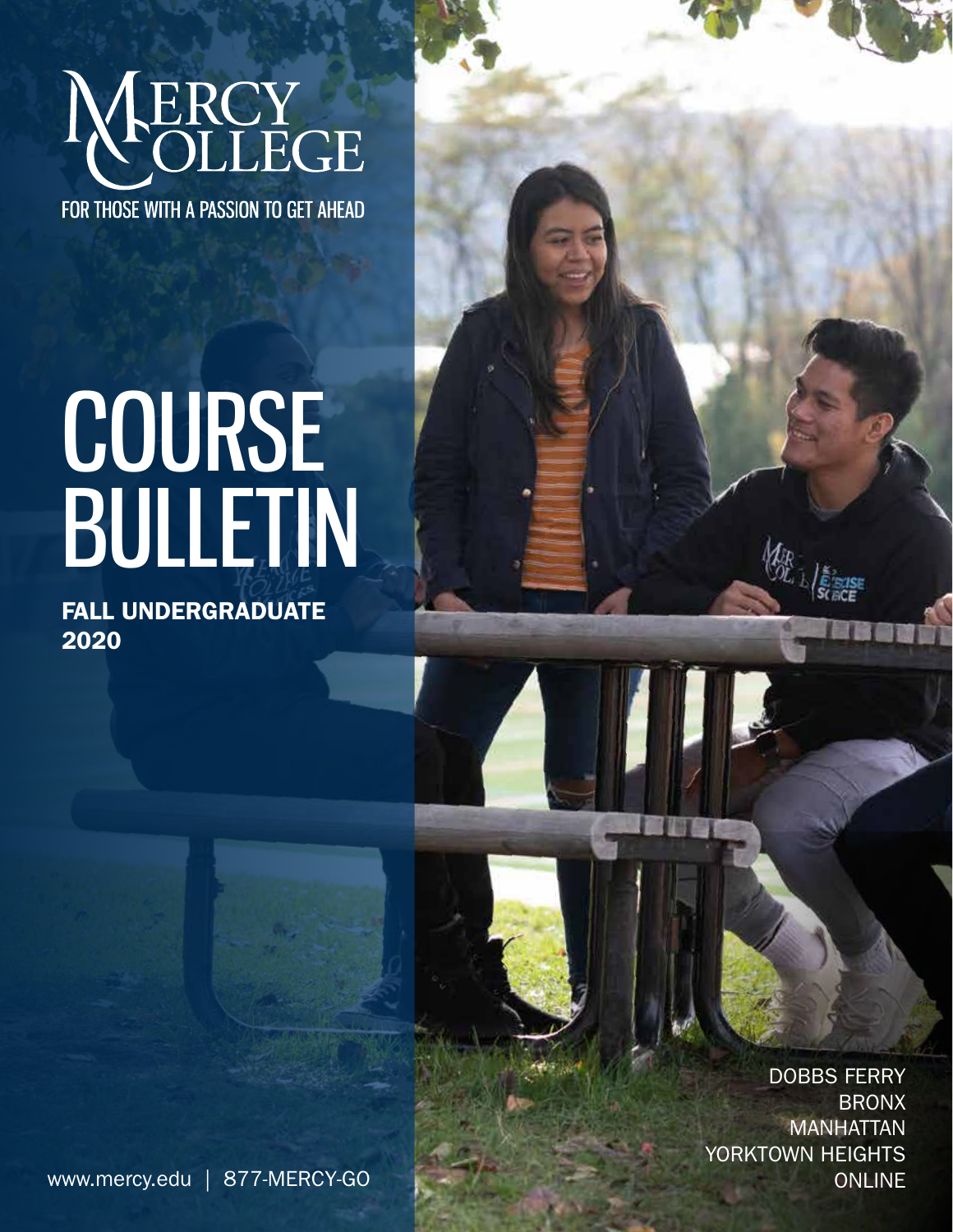## Fall 2020 Undergraduate Course Bulletin

#### Table of Contents

| Fall 2020 Undergraduate Academic Calendar  5                 |
|--------------------------------------------------------------|
|                                                              |
|                                                              |
|                                                              |
|                                                              |
|                                                              |
| Payment Policy and Procedures for All Students  8            |
|                                                              |
| Tuition And Fees For Summer 2020 - Fall 2020 - Spring 2021 9 |
| Course Fees For Summer 2020 - Fall 2020 - Spring 2021 10     |
|                                                              |
|                                                              |
| Meningococcal Meningitis Vaccination Response Form  13       |
|                                                              |

#### How [to Search and Register for](connect.mercy.edu) Classes

- 1. Log into Mercy Connect (**connect.mercy.edu**)
- 2. Select Register for Classes
- 3. Select Look Up Classes
- 4. Select a term (Remember, all undergraduate programs run on as semester schedule), then select submit
- 5. Select Advanced Search
- 6. Filter results for your preferences. Remember to select the campus you prefer to take classes on. For online classes, select Distance Learning
- 7. Select Section Search
- 8. Select the class that works best for your schedule. Remember that R=Thursday, so if a class is listed as TR it meets on Tuesdays and Thursdays.
- 9. Check off the corresponding box on the far left-hand side
- 10. Scroll to the bottom of the search results and select Register

#### **Please consider the following:**

- You will not be able to register for over 16 credits without authorization.
- Contact your PACT or COP advisor and they can request this on your behalf
- You will not be able to register for classes that have time conflicts with other classes.
- You can add yourself to the waitlist of a full class



This bulletin is current as of the print date of March 9, 2020. For the most up to date class schedule, registration, payment and refund policies please check online at www.mercy.edu

Mercy College reserves the right to revise or change its academic calendar, rules, charges, fees, schedules, courses, requirements for degrees and any other regulations, policies or practices affecting students whenever considered necessary or desirable. The foregoing changes may include, without limitation, the elimination of courses, and programs.



555 Broadway Dobbs Ferry NY, 10522

1-877-MERCY-GO www.mercy.edu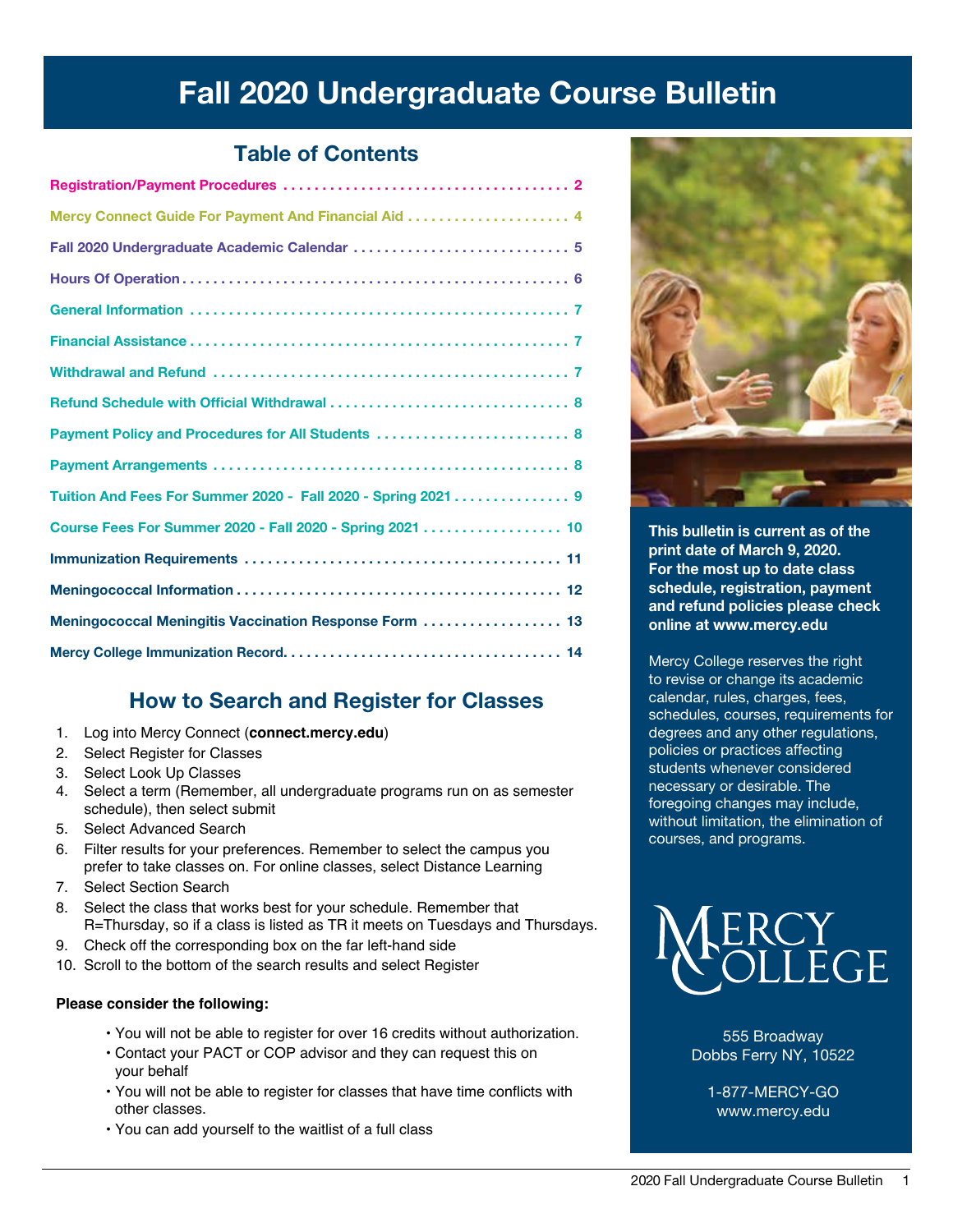## Registration/Payment Procedures

## *In-person and Web registration begins on Monday, March 9, 2020*

- You must be in FULL compliance with the New York State Immunization Law. Submit immunization documents to the Office of Enrollment Services.
- Make and keep an appointment with your mentor or program director to go over your degree requirements and review your transcript on Mercy Connect. If you have transfer credits, pay particular attention to your transfer work, and make sure that you do not enroll in a course for which you have already received credit.
- Review available courses through Mercy Connect.
- Check prerequisites and registration restrictions for each course in which you plan to register by clicking on the CRN and then clicking on the course title. This will tell you the prerequisite.
- Make a list of the courses in which you plan to enroll using a Registration/Schedule Worksheet.
- Clear any holds that prevent registration. Your holds status is available via Mercy Connect by selecting the student tab, then selecting "view holds." If you have any questions about your holds, contact the Office of Enrollment Services at 1-888-464-6737.
- If you intend to use Financial Aid (grants and loans), you MUST file the 2020-21 Free Application for Federal Student Aid (FAFSA). The Office of Enrollment Services will give priority to those who filed by February 15, 2020. If you have not received an award notification prior to the beginning of the semester, please visit the Office of Enrollment Services at your home campus IMMEDIATELY.
- All payment arrangements must be completed by August 19, 2020.

## For questions on your holds, call 1-888-464-6737. We are here to help You!

#### To proceed with registration:

- Either process your registration online (see procedures below) or take your registration form, signed by an advisor, to the Office of Enrollment Services to complete your registration.
- You will be required to complete a Student Acknowledgement Statement and Method of Payment Information Form. This will be used to assist you in completing your payment arrangements for the spring term.
- If you have changed your address, submit your change of address request form at the Office of Enrollment Services at your local campus or fax it to 914-674-7516.

#### After you have registered:

- Print your schedule via Mercy Connect.
- Follow through with your payment/financial aid procedures. You may pay online via Mercy Connect. After you have registered:

#### Web Registration

#### Registration Instructions for Mercy Connect

Online students who live in the Tri State area must follow the New York State Immunization Law. You can fax your proof of immunization to the Office of Enrollment Services at 914-674-7516

- After logging into Mercy Connect select the Administrative Services tab at the top of the page. (If you have trouble logging into Mercy Connect, please contact the Helpdesk at helpdesk@mercy.edu or 914-674-7526.)
- To register for classes, choose Student and Financial Aid.
- On the Student and Financial Aid page, choose Registration to view the Registration Menu.
- You must select a term before you can access the options on the Registration Menu. Click Select Term on the Registration Menu.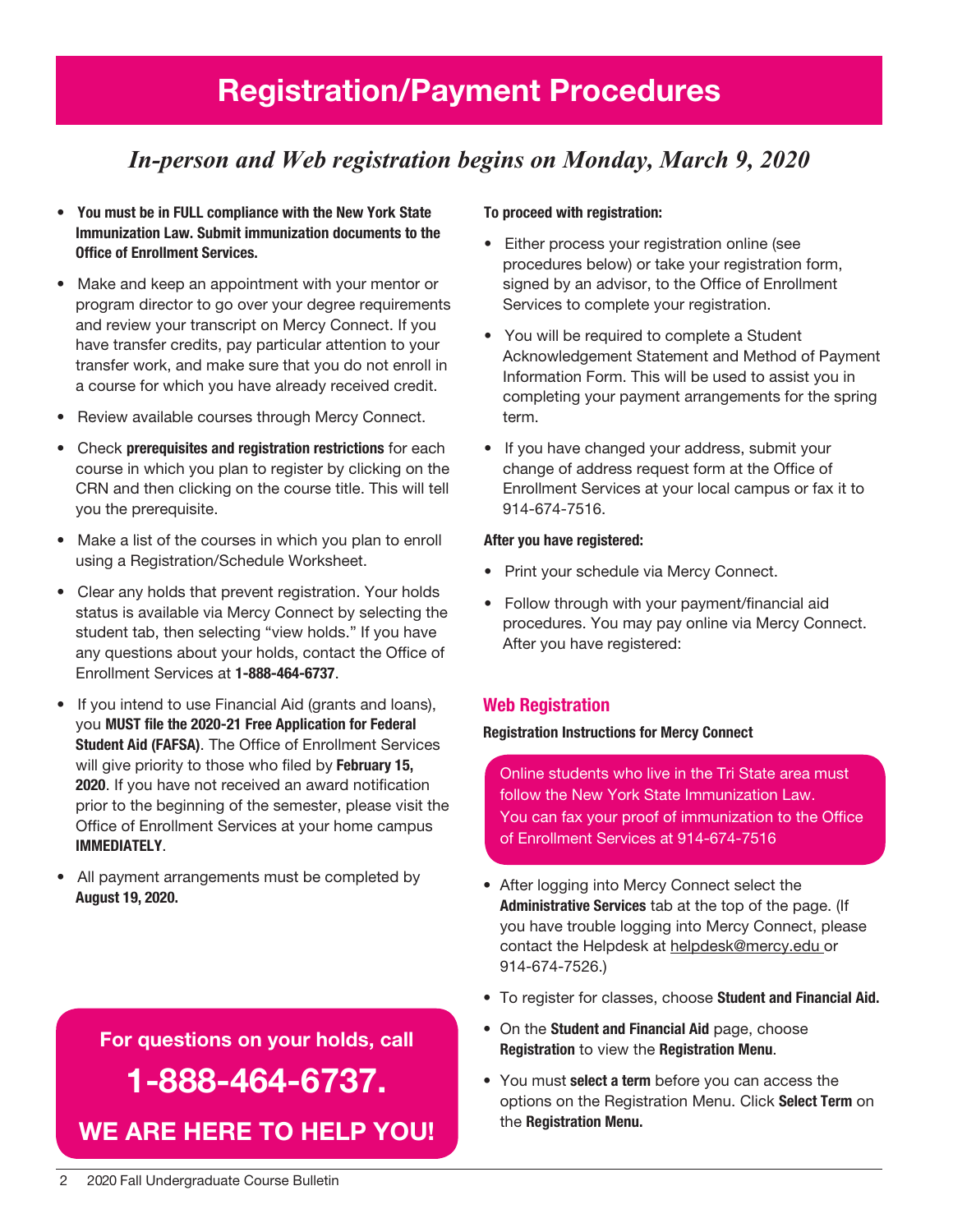- Fall 2020 Trimester (OT & PT)
- Fall 2020 Quarter (Accounting, Health Service Mgmt., Human Resources, Internet Business, MBA)
- Fall 2020 Semester for all other programs Highlight the term, and click the Submit Term button. This will return you to the Registration Menu.
- The first time you select add or drop classes for a term you will be required to complete a Student Acknowledgement Statement and Method of Payment Information Form. This information will be used to assist you in completing your payment arrangements for the spring term.
- If you want to search for classes, click the Class Search button at the bottom of the page. This brings you to the Look Up Classes page. On this page, you can search for classes using specific criteria. You must select the subject name and any other criteria you wish to specify (course number, campus, etc.) however only the subject name is required. After selecting the criteria, click Class Search.
- On the Look Up Classes page, a listing of classes fitting the criteria you specified will appear. Class information, such as dates, days, time, campus, and seats available will appear for each class listing. If you wish to register for a class, check the box in front of the CRN and click Register. If there is a C in the box, the class is closed. If there is an X in the box it has been cancelled. If you are on hold you will not be able to check any boxes.
- If you do not have to look up classes because you already know the Course Reference Number (CRN) choose Add or Drop Classes from the Registration Menu. Then enter the CRNs in the boxes (one CRN per box). After entering the CRNs click the Submit Changes button. (If you receive an error message on the Add/Drop Classes page, check your schedule of classes or contact your advisor.)
- To Drop a Class In the second column, 'Action' there is a window with a down arrow. Click on the arrow and a message should appear indicating 'Web Drop'. Click this and then at the bottom of the form click on 'Submit Changes'. If the message (web drop) does not appear in the window the period for dropping through the web is over and you should contact your advisor. Please see Withdrawals and Refunds.
- You can view your schedule by clicking Detail Schedule on the Registration Menu. To get to the Registration Menu, click the menu icon on the toolbar located in the top right corner of the page. If you want to print your class schedule, click the printer icon on your web browser's toolbar. Before you logout, click on Account Summary from the Student Account menu under Student and Financial Aid. Make sure you have made the necessary arrangements to cover your tuition using grants, loans, payment plan, etc.

#### We are here to help you:

#### Undergraduate Advising: contact your mentor or program director

Registration Holds: Student Services Support Center at 1-888-464-6737

Financial Aid: Student Services Support Center at 1-888-464-6737

Graduate Academic holds: contact your School Dean

Computer helpdesk: helpdesk@mercy.edu or 914-674-7526

#### Registration/Schedule Worksheet

| Subject, Course #, Title | <b>CRN Number</b> | <b>Credit</b> | <b>Day</b> | <b>Time</b> |
|--------------------------|-------------------|---------------|------------|-------------|
|                          |                   |               |            |             |
|                          |                   |               |            |             |
|                          |                   |               |            |             |
|                          |                   |               |            |             |
|                          |                   |               |            |             |
|                          |                   |               |            |             |
|                          |                   |               |            |             |
|                          |                   |               |            |             |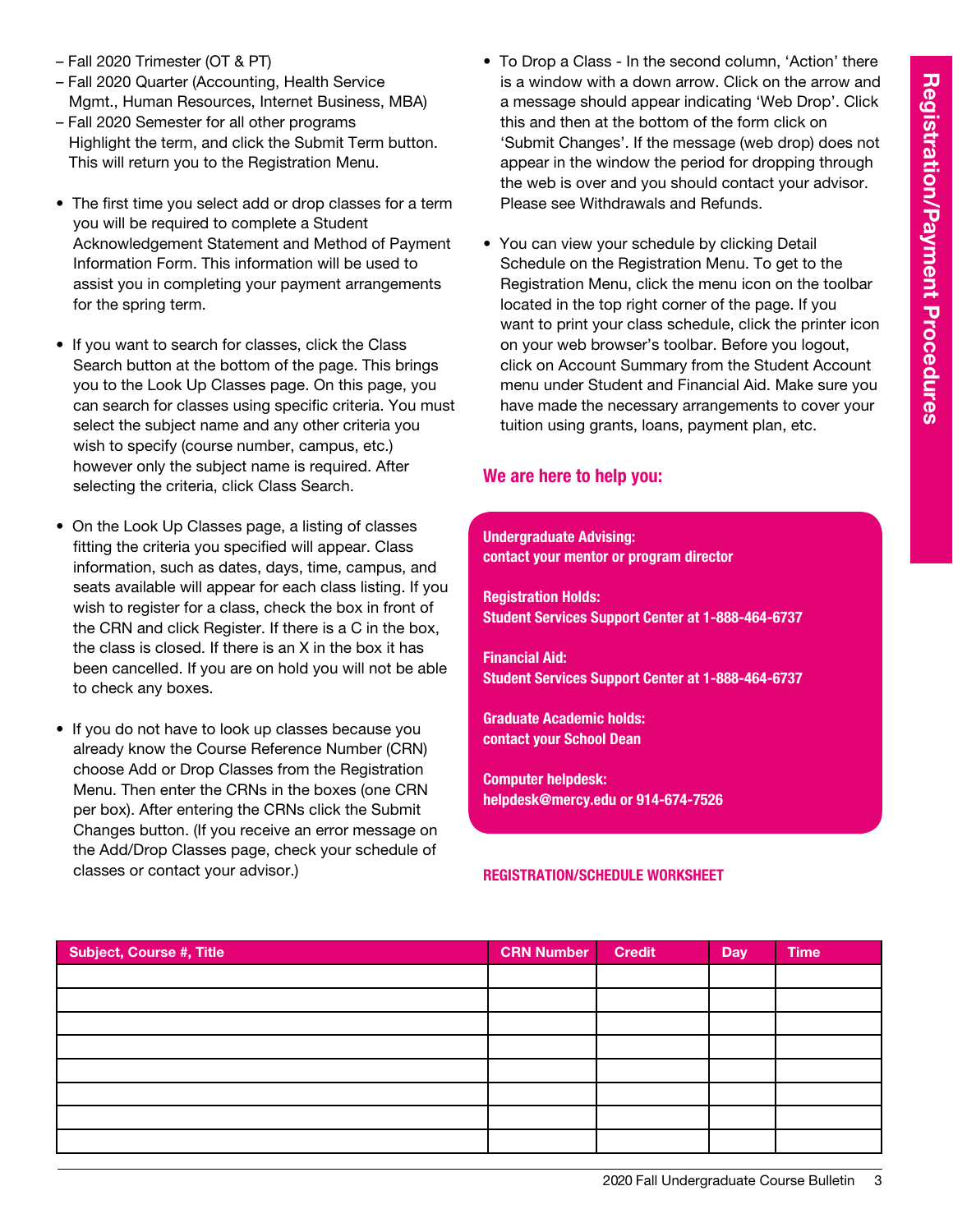## Mercy Connect Guide for Payment and Financial Aid



### ...your gateway to the **Mercy College community**

#### OBTAINING YOUR MERCY COLLEGE CONNECT ACCOUNT

- 1. Navigate to http://connect.mercy.edu
- 2. Click on "Get your Username and Password" on the left
- **3.** Enter the required information, and click SUBMIT.
- 4. This will provide you with your Username and PIN number for Mercy Connect and Blackboard, the College's online course system

#### ACCESSING YOUR STUDENT ACCOUNT

- 1. Go to http://connect.mercy.edu
- 2. Click on "Get your Username and Password" on the left
- **3.** Click on the Academic Services tab at the right side of the page
- 4. Select Administrative Services
- 5. Select Student & Financial Aid
- 6. Click on "Student Account"
- 7. Select Term to review current charges and financial aid package

#### Mercy College homepage to obtain entrance/exit counseling:

- 1. Go to Mercy College Homepage at www.mercy.edu
- 2. Go to Admissions
- **3.** Go to Financial Aid, How to apply link on the right side of the page. Go to Forms and **Documentation**
- 4. All the way to Bottom of Page are Links (URL'S) for Entrance and Exit Interviews

#### Cancellation and Schedule Change Policy

The College reserves the right to revise, change schedule or cancel any course whenever considered necessary or desirable. Course cancellation information is posted in Mercy Connect. Students are also notified via Mercy Connect e-mail.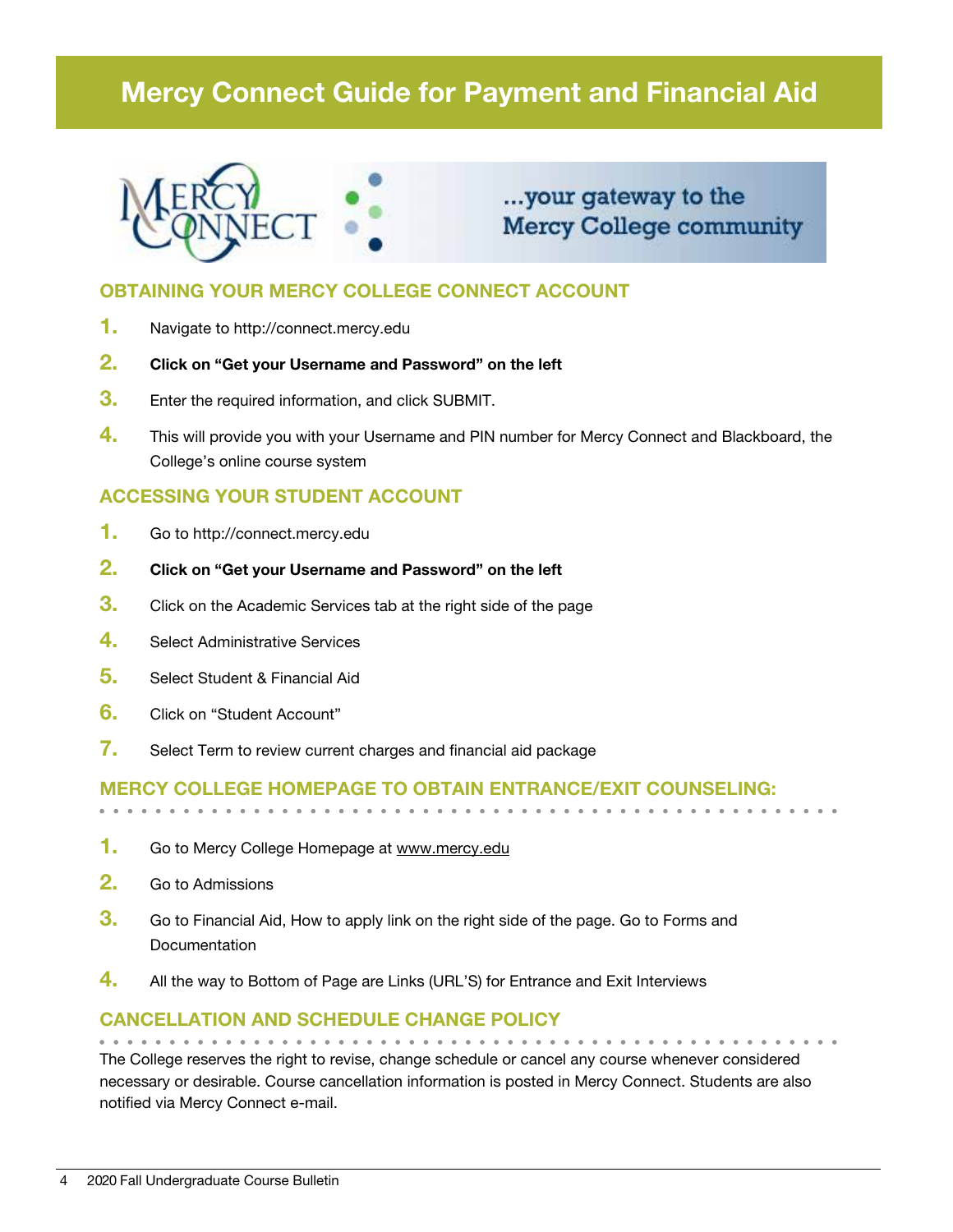## Fall 2020 Undergraduate Academic Calendar

All terms follow the schedule for observed Federal holidays, as outlined in the term A schedule.

#### TERM A (15 WEEK SEMESTER) Wednesday, September 9 – Wednesday, December 23

| Monday, September 7    | Labor Day: College Holiday                                        |
|------------------------|-------------------------------------------------------------------|
| Wednesday, September 9 | Fall Term A Begins                                                |
| Tuesday, September 15  | Last Day for Registration and Change of Program                   |
| Friday, September 25   | <b>Faculty Convocation</b>                                        |
| Wednesday, October 14  | Faculty Seminar Day: Only Classes Beginning at or After 4 PM Meet |
| Tuesday, November 3    | Last Day for Course Withdrawal with a "W"                         |
| Wednesday, November 25 | Thanksgiving Recess Begins: No Classes Beginning After 4 PM       |
| Monday, November 30    | <b>Classes Resume</b>                                             |
| Wednesday, December 23 | Fall Term A ends                                                  |

#### TERM B (8 WEEK TERM) Wednesday, September 9 – Tuesday, November 3

| Monday, September 7    | Labor Day: College Holiday                                        |
|------------------------|-------------------------------------------------------------------|
| Wednesday, September 9 | Fall Term B Begins                                                |
| Tuesday, September 15  | Last Day for Registration and Change of Program                   |
| Tuesday, October 6     | Last Day for Course Withdrawal with a "W"                         |
| Wednesday, October 14  | Faculty Seminar Day: Only classes beginning at or after 4 PM meet |
| Tuesday, November 3    | Fall Term B ends                                                  |

#### TERM C (8 WEEK TERM) Wednesday, November 4 – Wednesday, December 23

| Wednesday, November 4  | Fall Term C Begins                                          |
|------------------------|-------------------------------------------------------------|
| Tuesday, November 10   | Last Day for Registration and Change of Program             |
| Wednesday, November 25 | Thanksgiving Recess Begins: No Classes Beginning After 4 PM |
| Monday, November 30    | <b>Classes Resume</b>                                       |
| Tuesday, December 1    | Last Day for Course Withdrawal with a "W"                   |
| Wednesday, December 23 | Fall Term C ends                                            |

#### TERM W (3 WEEK TERM) Monday, January 4, 2021 – Wednesday, January 20, 2021

| Monday, January 4     | Winter Term W Begins                            |
|-----------------------|-------------------------------------------------|
| Friday, January 8     | Last Day for Registration and Change of Program |
| Tuesday, January 12   | Last Day for Course Withdrawal with a "W"       |
| Monday, January 18    | Martin Luther King Jr. Day: College Holiday     |
| Wednesday, January 20 | Winter Term W ends                              |

TERM E (4 WEEK TERMS) – Organizational Management (EDGE)

| E1             | Wednesday, September 9 - Tuesday, October 6  |                                                 |  |  |  |
|----------------|----------------------------------------------|-------------------------------------------------|--|--|--|
|                | Tuesday, September 15                        | Last Day for Registration and Change of Program |  |  |  |
|                | Tuesday, September 22                        | Last Day for Course Withdrawal with a "W"       |  |  |  |
| E <sub>2</sub> | Wednesday, October 7 – Tuesday, November 3   |                                                 |  |  |  |
|                | Tuesday, October 13                          | Last Day for Registration and Change of Program |  |  |  |
|                | Tuesday, October 20                          | Last Day for Course Withdrawal with a "W"       |  |  |  |
| E3             | Wednesday, November 4-Wednesday, November 25 |                                                 |  |  |  |
|                | Tuesday, November 10                         | Last Day for Registration and Change of Program |  |  |  |
|                | Tuesday, November 17                         | Last Day for Course Withdrawal with a "W"       |  |  |  |
| E4             | Monday, November 30 - Wednesday, December 23 |                                                 |  |  |  |
|                | Tuesday, December 8                          | Last Day for Registration and Change of Program |  |  |  |
|                | Friday, December 11                          | Last Day for Course Withdrawal with a "W"       |  |  |  |

\*See refund table on page 8 for financial liability.

THE COLLEGE RESERVES THE RIGHT TO EXTEND ANY TERM IN THE EVENT OF CLASS CANCELLATIONS DUE TO WEATHER AND/OR OTHER EMERGENCY.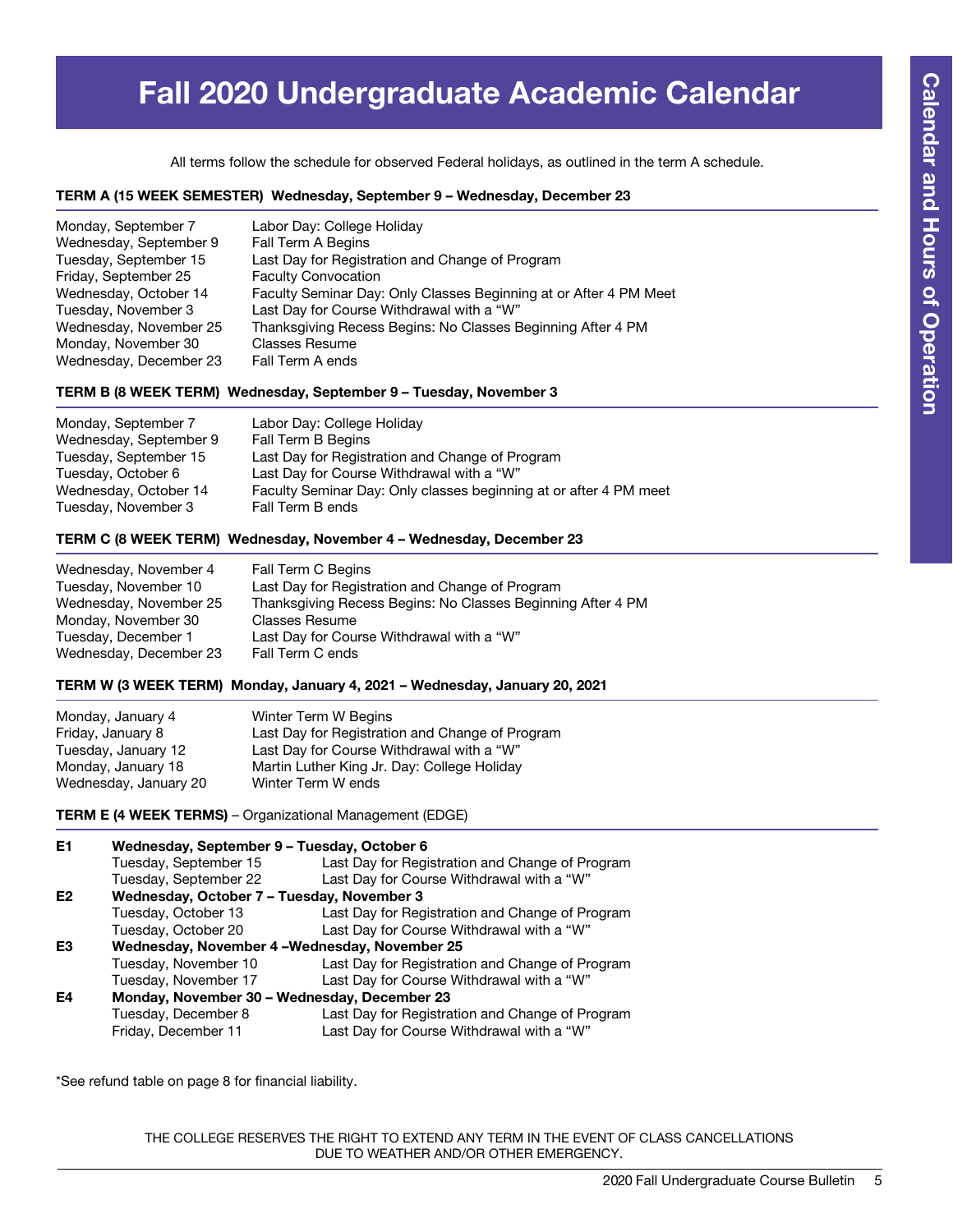| <b>HOURS OF OPERATION</b> |                     |                         |                            |  |  |
|---------------------------|---------------------|-------------------------|----------------------------|--|--|
|                           | <b>Admissions</b>   | <b>PACT</b>             | <b>Enrollment Services</b> |  |  |
| <b>Dobbs Ferry</b>        |                     |                         |                            |  |  |
| Monday                    | $9:00$ am - 7:00 pm | 8:30 am - 7:00 pm       | $9:00$ am - 7:00 pm        |  |  |
| Tuesday                   | $9:00$ am - 7:00 pm | 8:30 am - 7:00 pm       | $9:00$ am - 7:00 pm        |  |  |
| Wednesday                 | 9:00 am - 7:00 pm   | 8:30 am - 7:00 pm       | 9:00 am - 7:00 pm          |  |  |
| Thursday                  | 9:00 am - 7:00 pm   | 8:30 am - 7:00 pm       | 9:00 am - 7:00 pm          |  |  |
| Friday                    | 9:00 am - 5:00 pm   | 9:00 am - 5:00 pm       | 9:00 am - 5:00 pm          |  |  |
| Saturday                  | $9:00$ am - 2:00 pm | 9:00 am - 2:00 pm       | $9:00$ am - 2:00 pm*       |  |  |
| <b>Bronx</b>              |                     |                         |                            |  |  |
| Monday                    | $9:00$ am - 7:00 pm | $9:00$ am - 7:00 pm     | $9:00$ am - 7:00 pm        |  |  |
| Tuesday                   | $9:00$ am - 7:00 pm | $9:00$ am - 7:00 pm     | $9:00$ am - 7:00 pm        |  |  |
| Wednesday                 | $9:00$ am - 7:00 pm | $9:00$ am - 7:00 pm     | $9:00$ am - 7:00 pm        |  |  |
| Thursday                  | $9:00$ am - 7:00 pm | 9:00 am - 7:00 pm       | 9:00 am - 7:00 pm          |  |  |
| Friday                    | $9:00$ am - 5:00 pm | 9:00 am - 5:00 pm       | $9:00$ am - 5:00 pm        |  |  |
| Saturday                  | $9:00$ am - 2:00 pm | $9:00$ am - 2:00 pm     | $9:00$ am - 2:00 pm*       |  |  |
| <b>Manhattan</b>          |                     |                         |                            |  |  |
| Monday                    | $9:00$ am - 7:00 pm | 9:00 am - 7:00 pm       | $9:00$ am - 7:00 pm        |  |  |
| Tuesday                   | $9:00$ am - 7:00 pm | $9:00$ am - 7:00 pm     | $9:00$ am - 7:00 pm        |  |  |
| Wednesday                 | $9:00$ am - 7:00 pm | $9:00$ am - 7:00 pm     | $9:00$ am - 7:00 pm        |  |  |
| Thursday                  | $9:00$ am - 7:00 pm | $9:00$ am - 7:00 pm     | $9:00$ am - 7:00 pm        |  |  |
| Friday                    | 9:00 am - 5:00 pm   | 9:00 am - 5:00 pm       | $9:00$ am - 5:00 pm        |  |  |
| Saturday                  | $9:00$ am - 2:00 pm | 9:00 am - 2:00 pm       | $9:00$ am - 2:00 pm*       |  |  |
| Yorktown                  |                     |                         |                            |  |  |
| Monday                    | 9:00 am - 7:00 pm   |                         | $9:00$ am - $7:00$ pm      |  |  |
| Tuesday                   | 9:00 am - 7:00 pm   | SEE ENROLLMENT SERVICES | 9:00 am - 7:00 pm          |  |  |
| Wednesday                 | 9:00 am - 7:00 pm   | <b>HOURS</b>            | 9:00 am - 7:00 pm          |  |  |
| Thursday                  | $9:00$ am - 7:00 pm |                         | 9:00 am - 7:00 pm          |  |  |
| Friday                    | $9:00$ am - 5:00 pm |                         | 9:00 am - 5:00 pm          |  |  |
| Saturday                  | $9:00$ am - 2:00 pm |                         | 9:00 am - 2:00 pm*         |  |  |
|                           |                     |                         |                            |  |  |

\*Please note: The offices are open the 2<sup>nd</sup> and 4<sup>th</sup> Saturday of the month.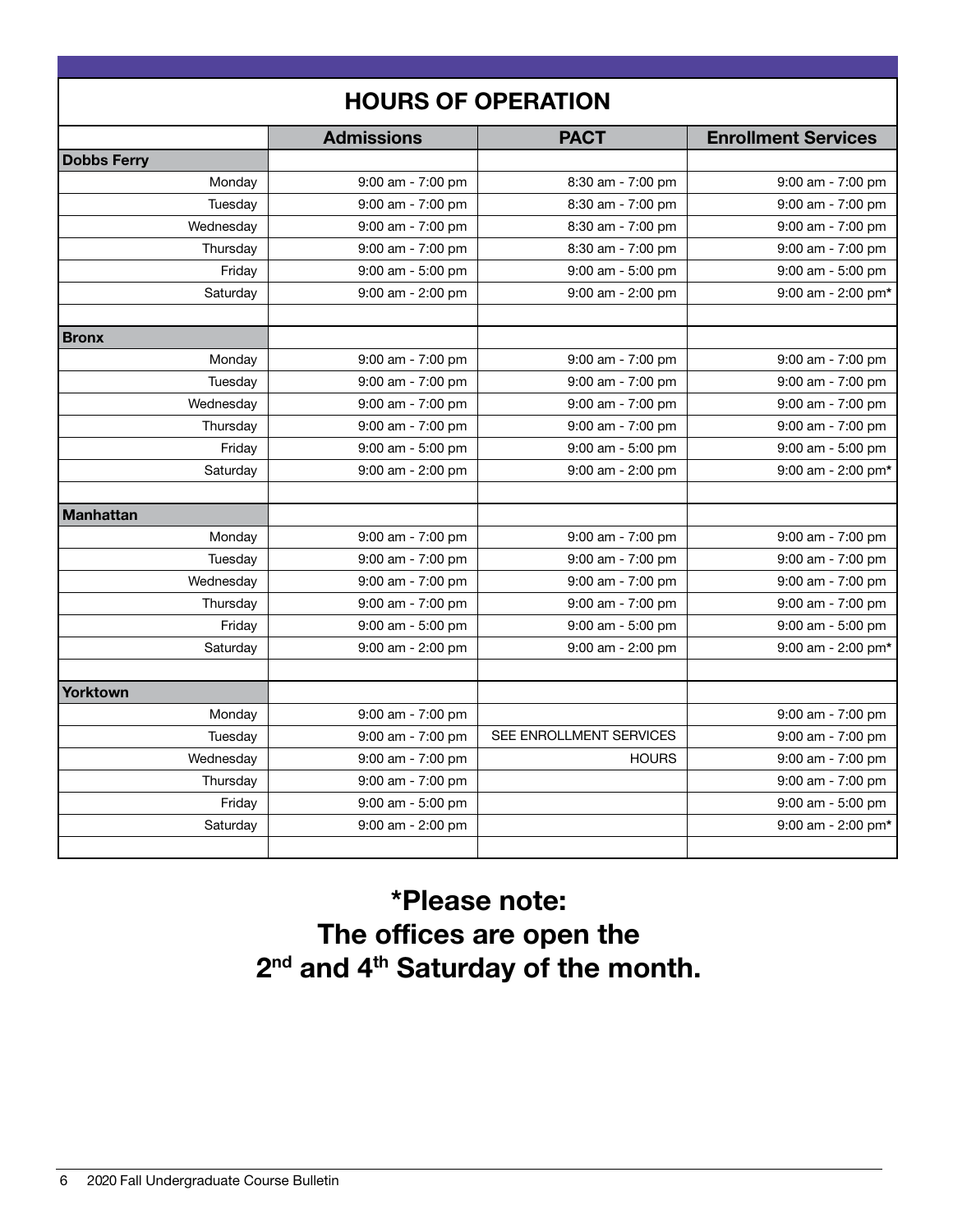## General Information

#### Non-Degree Seeking Students

Non-Degree Seeking Students (Non-Matriculating) Students who wish to enroll in courses for college credit on a non-matriculating (non-degree) basis may register for those courses without making a formal application for admission to Mercy College. However, all nonmatriculating students must meet with an admissions counselor to complete a non-degree form and to have the desired courses approved.

Non-matriculated students are not eligible for Federal, State or Institutional Financial Aid. For payment options or assistance with financial aid requirements, an appointment with a Enrollment Services Staff member is recommended. You are welcome to the Office of Enrollment Services at any of our four campus locations or may phone the Office of Admissions to become a matriculated student at 877-MERCY-GO.

#### Financial Assistance

<u>. . . . . . . . . . . . . .</u>

The Office of Enrollment Services communicates with students both via Mercy Connect and via US Mail. Requests for required documentation and financial aid award package notifications are sent as both a targeted email message, and via US Mail. To expedite processes, students are encouraged to login to Mercy Connect weekly to check for these messages. Directions for using Mercy Connect are available in the Mercy Connect Section of this bulletin. Additionally, you are welcome to visit one of our campus Office of Enrollment Services if you need personalized assistance. Finally, you may also contact us by telephone:

| <b>Athletic Scholarships</b>           | <u>914-674-7566 [</u> |                |
|----------------------------------------|-----------------------|----------------|
| Academic Scholarships 888-464-6737     |                       |                |
| <b>Account or Financial Aid status</b> |                       | 1-888-464-6737 |

#### Withdrawals and Refunds

. . . . . . . . . . . . . . . . . . Students wishing to withdraw from courses for which they have registered MUST file an official withdrawal. Ceasing to attend classes does not constitute an official withdrawal. If you do not officially withdraw it will result in the issuance of a grade of "FW" which will be calculated into the student's GPA as an "F" and may result in dismissal. In addition this status will be reported to the Office of Enrollment Services and may result in a reevaluation and possibly a reduction of financial aid funds. Notification to the instructor or to any other office does not constitute an official withdrawal. An official withdrawal may be processed in person at any Enrollment Services Office, or via Mercy Connect.

Withdrawal from class(es) does not necessarily entitle a student to a refund of tuition and fees paid, or to a reversal of tuition charged. Refunds will be made in accordance with the refund schedule. The date of withdrawal will be the date the official withdrawal form is entered into the computer, not the last date of class attendance. Students who receive financial aid should contact a Enrollment Services counselor.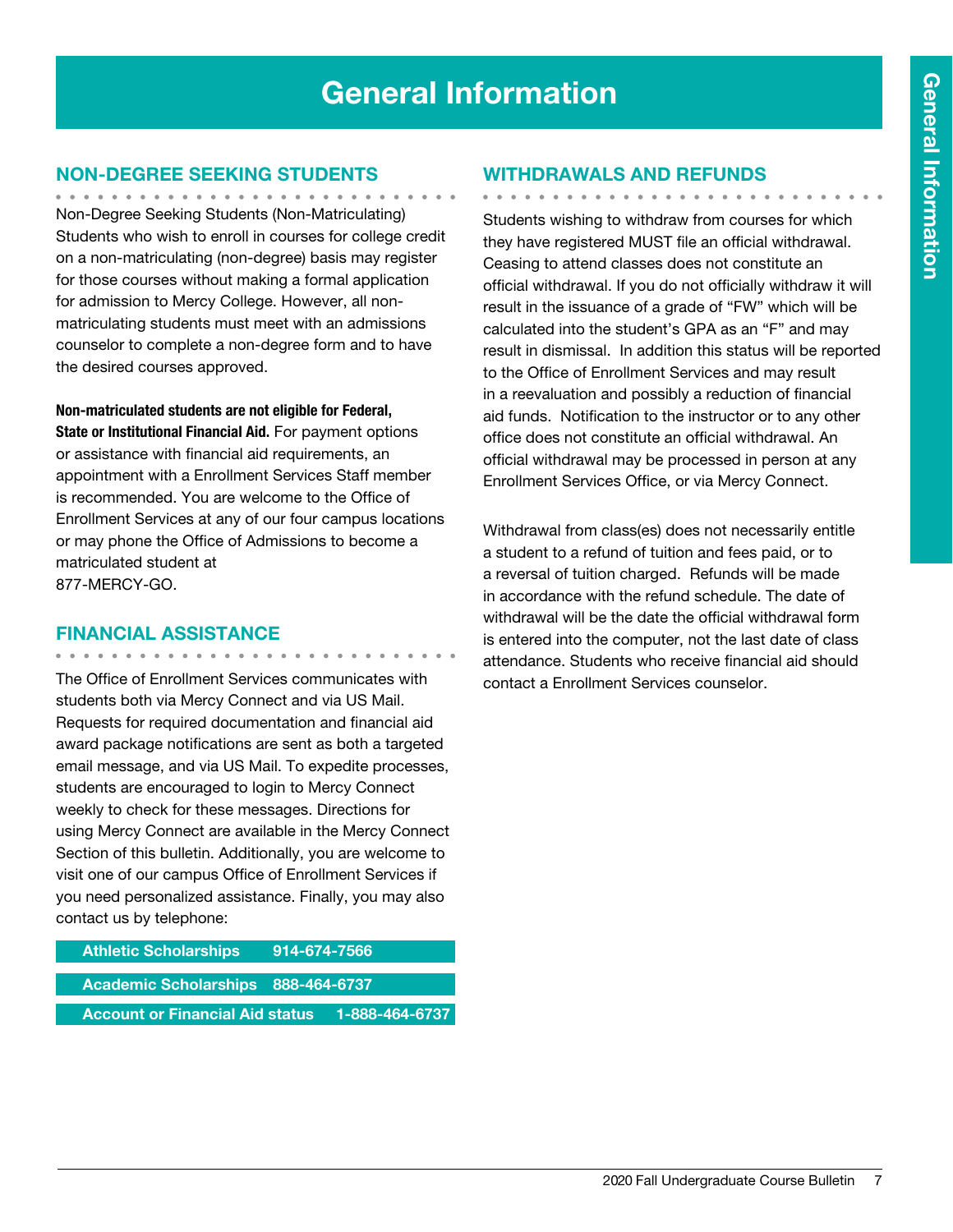#### Refund Schedule with Official Withdrawal

(Dates indicate the last day on which the official withdrawal may be processed)

#### UNDERGRADUATE PROGRAMS

|                     | 100%   | 80%           | 50%    | 0%            |
|---------------------|--------|---------------|--------|---------------|
| <b>TERM A</b>       | Sep 15 | Sep 22        | Sep 29 | Sep 30        |
| <b>TERM B</b>       | Sep 15 | Sep 22        |        | Sep 23        |
| <b>TERM C</b>       | Nov 10 | <b>Nov 17</b> |        | <b>Nov 18</b> |
| <b>TFRM W</b>       | Jan 08 |               | --     | Jan 09        |
| <b>TERM E1</b>      | Sep 15 | Sep 18        |        | Sep 19        |
| TFRM F <sub>2</sub> | Oct 13 | Oct 16        | --     | Oct 17        |
| <b>TERM E3</b>      | Nov 10 | Nov 13        |        | <b>Nov 14</b> |
| <b>TERM E4</b>      | Dec 08 | Dec 11        | --     | Dec 12        |
|                     |        |               |        |               |

Students that withdraw during any part of the refund period and have deferred payment via third party (whether financial aid, employer, etc) arrangements will be responsible for all tuition and related fees regardless if eligibility of such arrangements for disbursement and/or payment have been established prior to withdrawal.

Credit granted for tuition charged to American Express, Discover, MasterCard or VISA will be credited to the student's Mercy College account.

Refunds will be granted only for credit that appears on the student's account. The processing of refunds from loans, financial aid award, or other third party reimbursement cannot begin prior to the time the College certifies eligibility and/or receives and posts the funds to the student's account. Refund checks are made payable to the student and mailed to the student's home address.

Refunds resulting from a Parent Plus Loan will be made payable to the parent and mail to the parent's address on record.

#### Payment Policy and Procedures for all Students

. . . . . . . . . . . . To best serve your financial needs as a student at Mercy College, it is important to familiarize yourself with the College's payment policy. The following is a brief summary of those policies, for further information please refer to our web site or call 1-888-464-6737.

Acceptable payment arrangements must be made three weeks before the first day of each term. Acceptable payment arrangements include payment in full or approved financial aid and a payment plan covering the balance in full. Students who have not made satisfactory payment arrangements will incur monthly late fees, and will have registration/transcript holds placed on their accounts. Prior balances must be paid in full.

#### Acceptable Payment Arrangements include:

- Checks and credit cards (American Express, Discover, MasterCard, VISA)
- Official Scholarship Notification
- Company Reimbursement Written authorization on company letterhead, signed by a supervisor, specifying that payment will be made directly to Mercy College
- Employee Reimbursement Tuition Reimbursement Agreement must be signed
- Approved Financial Aid grants and loans
- Payment Plan Agreements Interest-Free Monthly Payment Option Plan
- Tuition Management Systems apply at: mercy.afford.com or 1-800-722-4867
- Mercy College Payment Plan apply at: mercy.afford.com
- *Note: Students eligible for the maximum amount of financial aid and grants are still responsible for the difference between tuition and fee charges and full grant eligibility.*

*A payment plan or supplemental private loan may be required to cover the balance due.*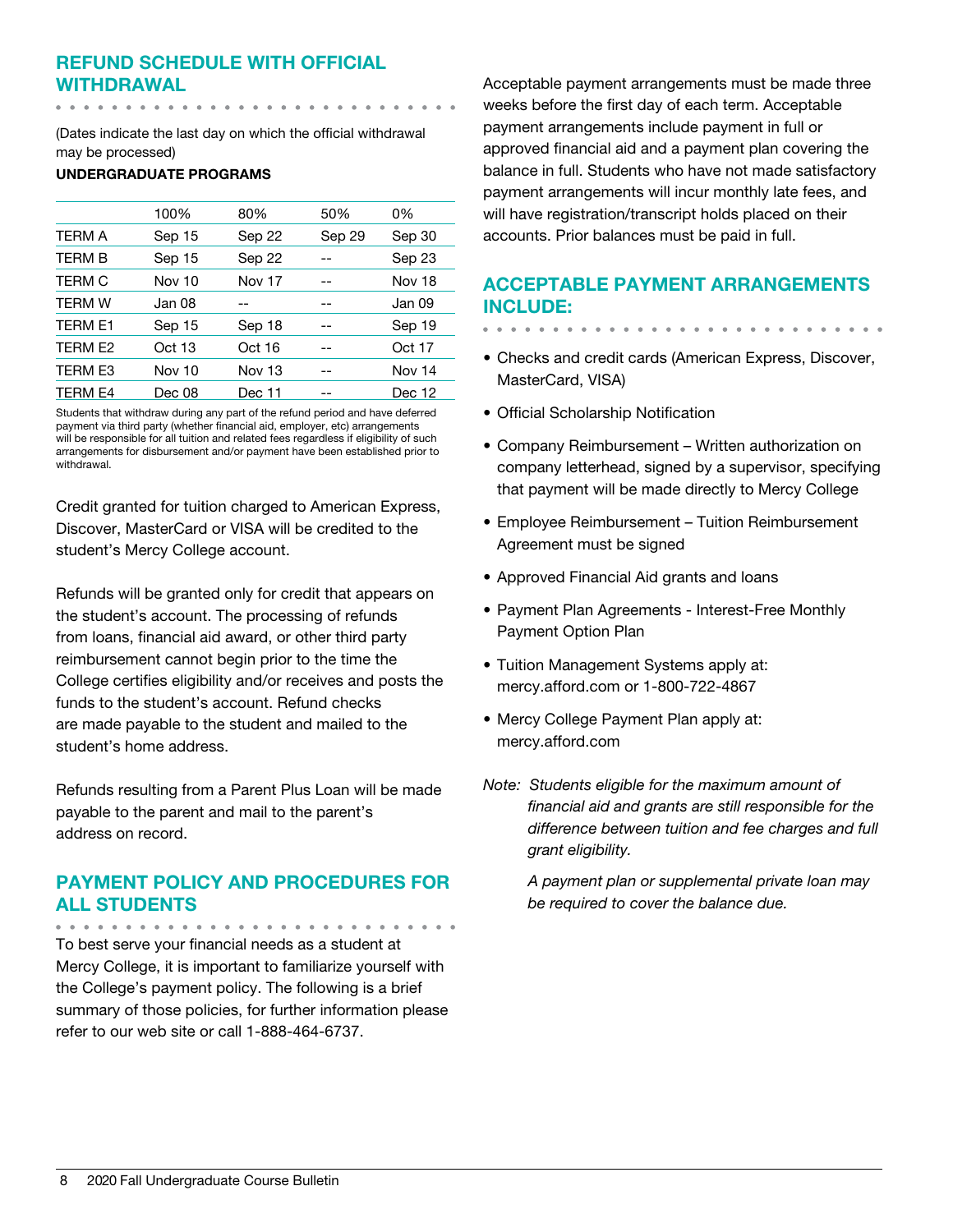## Tuition and Fees for Summer 2020 - Fall 2020 - Spring 2021

| <b>Undergraduate Tuition</b>                                         | Full time (12 credits or more)                             |            | \$9,789.00               | per term                        |
|----------------------------------------------------------------------|------------------------------------------------------------|------------|--------------------------|---------------------------------|
|                                                                      | Part time (less than 12 credits)                           | \$         | 823.00                   | per credit                      |
| <b>Undergraduate Registration Fee</b>                                | 12 credits or more<br>Less than 12 credits                 | \$         | 400.00<br>200.00         | per term<br>per term            |
| <b>Undergraduate Program Fees</b>                                    | Business Honors Program: One-time fee                      | \$         | 300.00                   | 1st term                        |
| (Fall and Spring Terms Only)                                         | Computer Arts & Technology: greater than 6 credits         |            | 800.00                   | per term                        |
|                                                                      | Computer Arts & Technology: 6 credits or less              | \$\$       | 400.00                   | per term                        |
|                                                                      | <b>Computer Science</b>                                    |            | 75.00                    | per term                        |
|                                                                      | Cybersecurity                                              |            | 75.00                    | per term                        |
|                                                                      | <b>Information Systems</b>                                 | \$\$\$\$\$ | 75.00                    | per term                        |
|                                                                      | Media Studies: greater than 6 credits                      |            | 150.00                   | per term                        |
|                                                                      | Media Studies: 6 credits or less                           |            | 75.00                    | per term                        |
|                                                                      | Music Industry & Technology: greater than 6 credits        |            | 700.00                   | per term                        |
|                                                                      | Music Industry & Technology: 6 credits or less             | \$         | 350.00                   | per term                        |
|                                                                      | Nursing Program: 1st year students                         | \$         | 800.00                   | per term                        |
|                                                                      | Nursing Program: 2nd year students                         | \$         | 1,500.00                 | per term                        |
|                                                                      | Nursing Program: 3rd year students                         | \$         | 1,500.00                 | per term                        |
|                                                                      | Nursing Program: 4th year students                         | \$         | 1,500.00                 | per term                        |
|                                                                      | RN to BSN Program                                          | \$         | 62.50                    | per term                        |
|                                                                      | Clinical Lab Science: 4th year students                    | \$         | 300.00                   | per term                        |
| <b>Fully Online RN to BSN Program</b>                                | Tuition per credit                                         | \$         | 452.00                   | per credit                      |
|                                                                      | Registration Fee - 12 credits or more                      |            | 400.00                   | per term                        |
|                                                                      | Registration Fee - Less than 12 credits                    | \$         | 200.00                   | per term                        |
|                                                                      | RN to BSN Program                                          | \$         | 62.50                    | per term                        |
| <b>ASDBS - 2nd Degree Nursing</b><br>(Fall, Spring and Summer Terms) | Nursing - 2nd Degree ASDBS                                 |            | $\overline{\$}$ 1,500.00 | per term                        |
| <b>Graduate Tuition</b>                                              | <b>Business Administration</b>                             | \$         | 948.00                   | per credit                      |
|                                                                      | <b>Business Analytics</b>                                  | \$         | 948.00                   | per credit                      |
|                                                                      | <b>Communication Disorders</b>                             | \$         | 1,020.00                 | per credit                      |
|                                                                      | <b>Computer Science</b>                                    | \$         | 927.00                   | per credit                      |
|                                                                      | Counseling                                                 | \$\$       | 927.00                   | per credit                      |
|                                                                      | Cybersecurity                                              |            | 948.00                   | per credit                      |
|                                                                      | Education                                                  |            | 927.00                   | per credit                      |
|                                                                      | English Literature                                         | 888888     | 927.00                   | per credit                      |
|                                                                      | <b>Family Nurse Practitioner</b>                           |            | 927.00                   | per credit                      |
|                                                                      | <b>Health Services Management</b>                          |            | 927.00                   | per credit                      |
|                                                                      | Human Resource Management                                  |            | 948.00                   | per credit                      |
|                                                                      | Marriage & Family Therapy                                  |            | 927.00                   | per credit                      |
|                                                                      | Mental Health Counseling                                   | \$         | 927.00                   | per credit                      |
|                                                                      | Nursing                                                    | \$         | 927.00                   | per credit                      |
|                                                                      | Occupational Therapy                                       | \$         | 1,020.00                 | per credit                      |
|                                                                      | Organizational Leadership                                  | \$         | 948.00                   | per credit                      |
|                                                                      | <b>Physical Therapy</b>                                    | \$         | 1,020.00                 | per credit                      |
|                                                                      | <b>Physician Assistant Studies</b>                         | \$         | 1,065.00                 | per credit                      |
|                                                                      | Psychology                                                 | \$         | 927.00                   | per credit                      |
|                                                                      | <b>Public Accounting</b>                                   | \$         | 948.00                   | per credit                      |
|                                                                      | <b>Public Administration</b>                               |            | 927.00                   | per credit                      |
|                                                                      | School Building Leadership                                 | \$<br>\$   | 927.00                   | per credit                      |
|                                                                      | <b>School District Leader</b>                              | \$         |                          | 927.00 per credit               |
|                                                                      | School Psychology<br>Web Strategy and Design               | \$         | 948.00                   | 927.00 per credit<br>per credit |
| <b>Graduate Registration Fee</b>                                     | 12 credits or more                                         | \$         | 400.00                   | per term                        |
|                                                                      | Less than 12 credits                                       | \$         | 200.00                   | per term                        |
| <b>Graduate Fees</b>                                                 | <b>Graduate Nursing</b>                                    | \$         | 325.00                   | per term                        |
|                                                                      | Physician Assistant - 1st year students                    | \$         | 300.00                   | per term                        |
|                                                                      | Physician Assistant - Final program year                   | \$         | 275.00                   | per term                        |
|                                                                      | <b>Physical Therapy</b>                                    | \$         | 150.00                   | per term                        |
|                                                                      | Occupational Therapy - 1st year students                   | \$         | 330.00                   | per term                        |
|                                                                      | Occupational Therapy - 2nd year students                   | \$         | 200.00                   | per term                        |
|                                                                      | Communication Disorders - 1st year students                | \$         | 225.00                   | per term                        |
| <b>Transcript Fee</b>                                                | <b>Official Transcript</b><br><b>Unofficial Transcript</b> | \$         | Free<br>5.00             | per copy                        |
| <b>International Student Fee</b>                                     | <b>First Time Enrolled Fee</b>                             | \$         | 450.00                   | per program                     |
| <b>Application Fee</b>                                               | Undergraduate                                              | \$         | 40.00                    |                                 |
|                                                                      | Graduate                                                   | \$         | 40.00                    |                                 |
|                                                                      | Graduate-OT/PT/OM Programs                                 | \$         | 62.00                    |                                 |
| <b>Audit Fee</b>                                                     |                                                            |            | 50% of tuition           |                                 |
| <b>Late Payment Fee</b>                                              | For each late payment                                      | \$         | 100.00                   | each                            |
| <b>Late Registration Fee</b>                                         |                                                            | \$         | 100.00                   | each                            |
| <b>Returned Check Fee</b>                                            |                                                            | \$         |                          |                                 |
|                                                                      |                                                            |            | 20.00                    | each                            |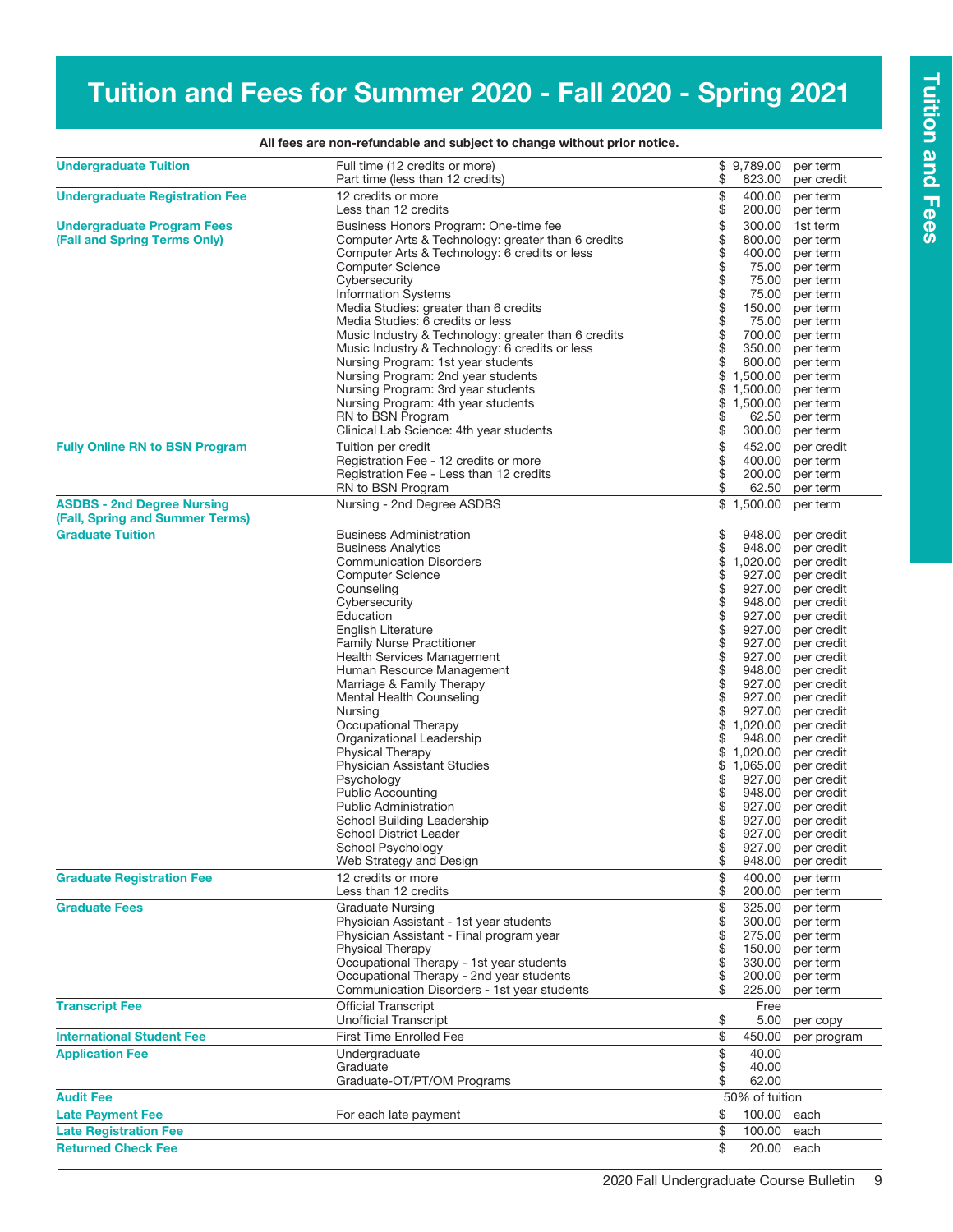## Course Fees for Summer 2020 - Fall 2020 - Spring 2021

|                      | <b>Undergraduate Fees</b> |                                          |             |
|----------------------|---------------------------|------------------------------------------|-------------|
|                      | <b>Course</b>             | <b>Title</b>                             | Fee         |
|                      | ACCT 261                  | Computer App for Accountants             | \$85.00     |
|                      | <b>BIOL 275</b>           | Cell Biology                             | \$150.00    |
|                      | <b>BIOL 370</b>           | <b>Biology Research I</b>                | \$150.00    |
|                      | <b>BIOL 355</b>           | Molecular Biology of the Cell            | \$150.00    |
|                      | <b>BIOL 360</b>           | Genetics                                 | \$150.00    |
|                      | <b>BIOL 366</b>           | Developmental Biology                    | \$150.00    |
|                      | BIOL 130A                 | Hum Anatomy & Physio I Lab               | \$80.00     |
|                      | <b>BIOL 131A</b>          | Hum Anatomy & Physio II Lab              | \$<br>80.00 |
|                      | BIOL 160A                 | General Biology I Lab                    | \$<br>80.00 |
|                      | <b>BIOL 161A</b>          | General Biology II Lab                   | \$<br>80.00 |
|                      | <b>BIOL 244</b>           | Microbiome                               | \$150.00    |
|                      | <b>BIOL 265A</b>          | Microbiology Lab                         | \$150.00    |
|                      | <b>BIOL 252</b>           | Plant Biology                            | \$<br>80.00 |
|                      | <b>BIOL 440</b>           | <b>Advanced Research</b>                 | \$150.00    |
|                      | <b>BIOL 424</b>           | Neurobiology                             | \$150.00    |
|                      | <b>BIOL 460</b>           | Capstone Research in Biology             | \$150.00    |
|                      | <b>CHEM 354</b>           | Biochemistry                             | \$150.00    |
|                      | CHEM 160A                 | General Chemistry I Lab                  | \$80.00     |
|                      | CHEM 161A                 | General Chemistry II Lab                 | 80.00<br>\$ |
|                      | CHEM 260A                 | Organic Chemistry I Lab                  | 80.00<br>\$ |
|                      | CHEM 261A                 | Organic Chemistry II Lab                 | \$<br>80.00 |
|                      | CLSC 410A                 | Hematology Lab                           | \$<br>80.00 |
|                      | CLSC 415A                 | Diagnostic Microbiology I Lab            | \$<br>80.00 |
|                      | CLSC 420A                 | Clinical Chemistry I Lab                 | \$<br>80.00 |
|                      | <b>CLSC 430A</b>          | Immunohematology I Lab                   | \$<br>80.00 |
|                      | <b>CMDS 498</b>           | <b>Clinical Process III</b>              | \$105.00    |
|                      | <b>EXSC 460</b>           | <b>Exercise Physiology</b>               | \$125.00    |
|                      | <b>EXSC 490</b>           | <b>Exercise Testing and Prescription</b> | \$125.00    |
|                      | <b>EXSC 493</b>           | Resources for the Exercise Physiologist  | \$350.00    |
|                      | HLCS 303A                 | Hum Anatomy w/Cadaver Lab                | \$375.00    |
|                      | <b>HLSC 410</b>           | Applied Neurosci/Rehab Prof              | \$200.00    |
|                      | <b>LAWS 220</b>           | Art of Legal Reasoning                   | \$105.00    |
|                      | LAWS/POLS 361             | <b>Constitutional Law Policy</b>         | \$105.00    |
|                      | <b>MATH 115</b>           | Math for Liberal Arts                    | \$110.00    |
|                      | <b>MATH 116</b>           | College Algebra                          | \$110.00    |
|                      | <b>MGMT 255</b>           | Info Systems for Mgmnt                   | \$85.00     |
|                      | <b>NURS 401</b>           | Community Health Nursing                 | \$130.00    |
|                      | OCTR <sub>209</sub>       | <b>Advanced Clinical Ed</b>              | \$250.00    |
|                      | <b>OCTR 210</b>           | <b>Advanced Clinical Ed</b>              | \$250.00    |
|                      | OCTR <sub>214</sub>       | <b>Adulthood and Maturity</b>            | \$250.00    |
|                      | OCTR 260                  | OT Practice Assistant and Child Adol     | \$250.00    |
|                      | <b>PARA 206</b>           | Substantive Law/Document Draft           | \$105.00    |
|                      | <b>PARA 300</b>           | Legal Research/Writing II                | \$105.00    |
|                      | <b>PARA 302</b>           | Litigation                               | \$105.00    |
|                      | <b>PARA 400</b>           | Law Office Management                    | \$105.00    |
|                      | <b>PARA 410</b>           | <b>Advanced Seminar Para Studies</b>     | \$105.00    |
|                      | <b>PHYS 160</b>           | Physics for Life Science I               | \$80.00     |
|                      | <b>PHYS 161</b>           | Physics for Life Science II              | \$<br>80.00 |
|                      | <b>VETC 101</b>           | Introduction to Veterinary Science       | \$80.00     |
|                      | VETC 256A                 | Anatomy of Domestic Animals              | \$240.00    |
|                      | <b>VETC 258</b>           | Animal Handling & Restraint              | \$180.00    |
|                      | VETC 306A                 | <b>Clinical Laboratory Techniques</b>    | \$160.00    |
|                      | VETC 350A                 | <b>Clinical Nursing</b>                  | \$560.00    |
|                      | <b>VETC 360</b>           | Fundamentals of Animal Research          | \$250.00    |
|                      | <b>VETC 496</b>           | Externship II                            | \$150.00    |
| <b>Graduate Fees</b> |                           |                                          |             |
|                      | <b>Course</b>             | <b>Title</b>                             | Fee         |
|                      | <b>CNSL 687</b>           | Counseling/Mental Health Counseling      | \$240.00    |
|                      | <b>CNSL 655</b>           | Counseling & Applications II             | \$150.00    |
|                      | <b>CMDS 620</b>           | Clinical Practicum I                     | \$170.00    |
|                      | <b>CMDS 621</b>           | Adv. In House Clinical Pract             | \$155.00    |
|                      | <b>CMDS 800</b>           | Pre-clinic Workshop                      | \$100.00    |
|                      | <b>NURS 700</b>           | Nurse ED or ADM Practicum                | \$130.00    |
|                      | <b>NURS 771</b>           | Nurs Clinical 1                          | \$130.00    |
|                      | PHAS 500A                 | Gross Anatomy                            | \$375.00    |
|                      | <b>PHTR 507</b>           | Gross Anatomy Lab                        | \$ 375.00   |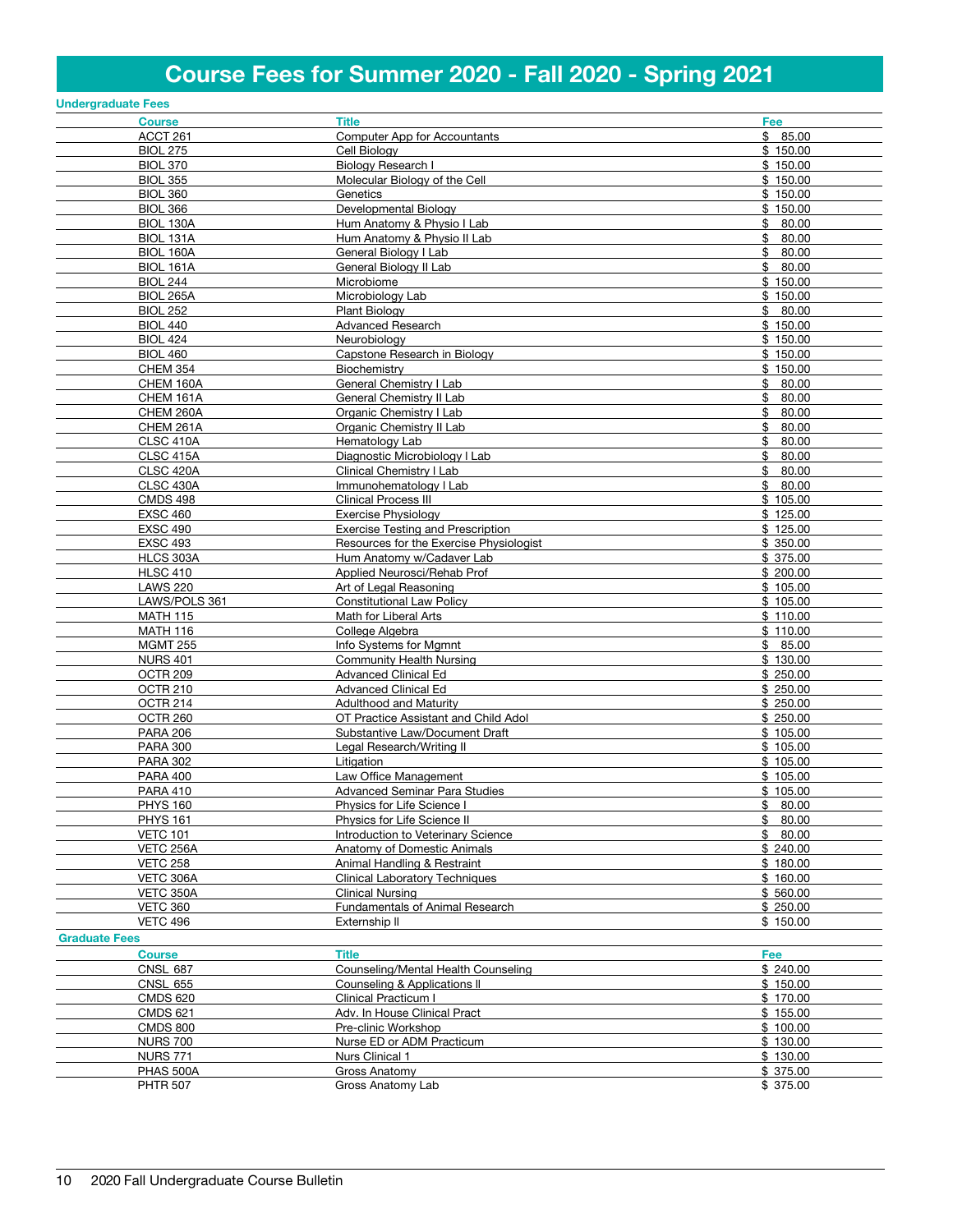All students enrolling for six or more credits must be in full compliance with the New York State Immunization law, and will not be permitted to register for classes without proof of one MMR and submission of a completed meningitis form. The remaining documentation must be submitted within 30 days of the start of the semester. If the documentation is not submitted, the student will not be allowed to continue attending classes and will be dropped from his/her courses without refund (full tuition liability).

There are several ways to comply with the immunization requirements:

. . . . . . . . . . . . . . . . . .

#### MENINGOCOCCAL MENINGITIS

The New York Public Health Law requires that colleges distribute information about Meningococcal Meningitis disease and vaccination to *all* students registered for six or more credits. Students are required to decide whether or not to be immunized for Meningitis and to submit a form that formally confirms their decision. A copy of the form is provided in this booklet. The completed form should be submitted to the Office of Student Services (it can be faxed to 914-674-7516) or if you prefer, submit the information electronically through Mercy Connect https://www.mercy.edu/ vaccine Electronic submission of the meningitis form through Mercy Connect will be accepted as your signature.

#### MEASLES, MUMPS, AND RUBELLA (MMR)

The New York Public Health Law requires that all college students born after December 31, 1956 who are taking six or more credits in a semester provide a certificate documenting immunity to measles, mumps, and rubella (MMR) before their first term of study.

#### Measles: Two doses are required.

1<sup>st</sup> Dose administered after the age of 12 months. 2<sup>nd</sup> Dose administered more than 30 days after the first dose and after the age of 15 months. In the alternative, the student can present medical proof of the disease or laboratory proof of immunity (student must submit a copy of the lab report).

#### Mumps: One Dose

One dose administered after the age of 12 months or laboratory proof of immunity (student must submit a copy of the lab report).

#### Rubella: One Dose

One dose administered after the age of 12 months or laboratory proof of immunity (student must submit a copy of the lab report).

The MMR combined vaccination fulfills the requirement for one dose of measles, one mumps, and one rubella immunization; however, a second measles vaccine, administered at least 30 days after the first dose, is required. Because the combined vaccine was not available in the United States before January 1, 1972, no MMR immunizations administered before that date are acceptable for US students.

For more information about immunization, please contact your doctor or the NYS Department of Health website at www.health.state.ny.us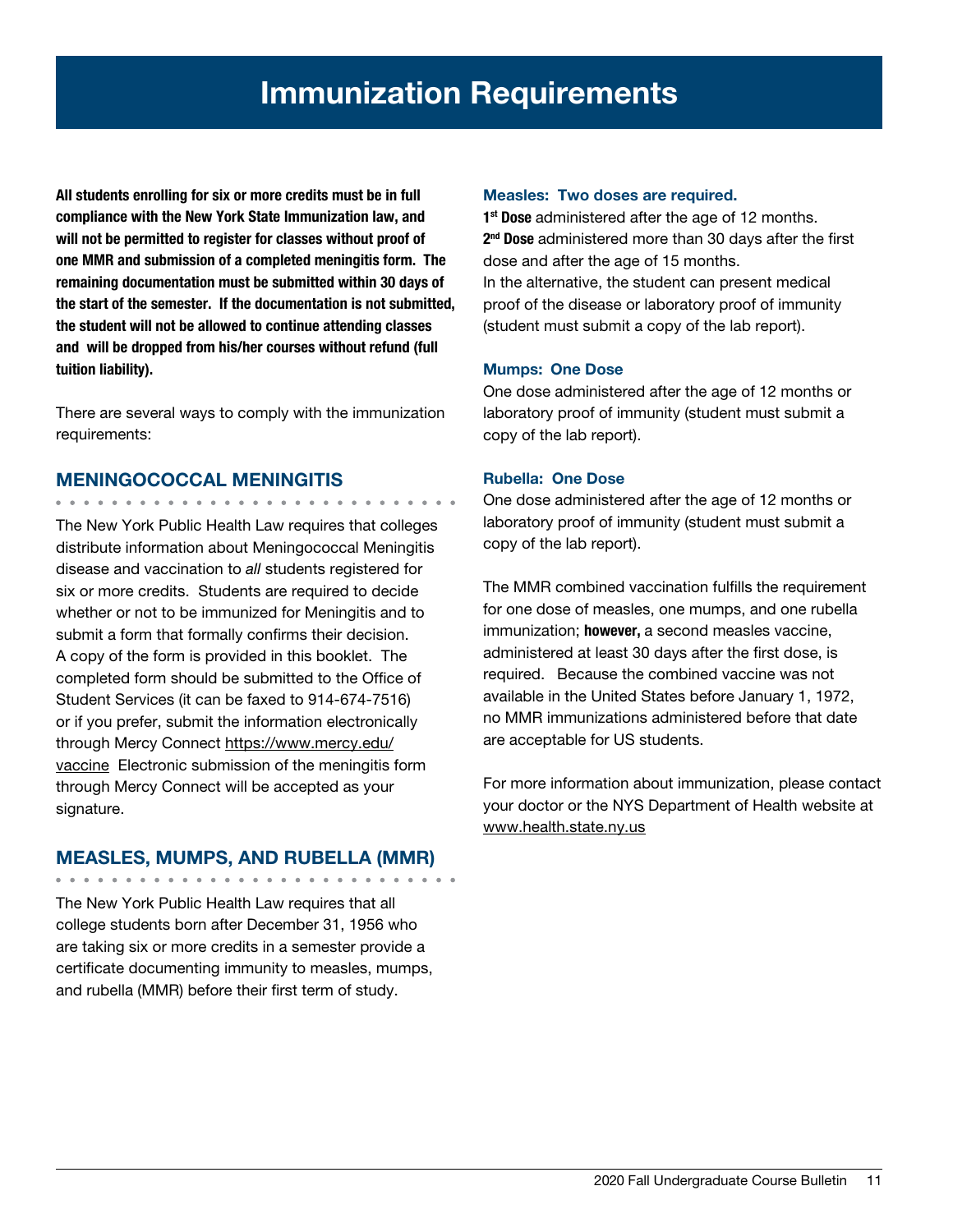## Meningococcal Information

On July 22, 2003, Governor Pataki signed New York State Public Health Law (NYSPHL) 2167 requiring colleges and universities to distribute information about meningococcal disease and vaccination to all students meeting the enrollment criteria, whether they live on or off campus. This law became effective on August 15, 2003.

#### What is meningococcal disease?

Meningococcal disease is a severe bacterial infection of the bloodstream or meninges (a thin lining covering the brain and spinal cord) caused by the meningococcus germ.

#### Who gets meningococcal disease?

Anyone can get meningococcal disease, but it is more common in infants and children. For some adolescents, such as first year college students living in dormitories, there is an increased risk of meningococcal disease. Every year in the United States approximately 2,500 people are infected and 300 die from the disease. Other persons at increased risk include household contacts of a person known to have had this disease, immunocompromised people, and people traveling to parts of the world where meningococcal meningitis is prevalent.

#### How is the meningococcus germ spread?

The meningococcus germ is spread by direct close contact with nose or throat discharges of an infected person.

#### What are the symptoms?

High fever, headache, vomiting, stiff neck and a rash are symptoms of meningococcal disease. The symptoms may appear 2 to 10 days after exposure, but usually within 5 days. Among people who develop meningococcal disease, 10-15% die, in spite of treatment with antibiotics. Of those who live, permanent brain damage, hearing loss, kidney failure, loss of arms or legs, or chronic nervous system problems can occur.

#### What is the treatment for meningococcal disease?

Antibiotics, such as penicillin G or ceftriaxone, can be used to treat people with meningococcal disease.

#### Should people who have been in contact with a diagnosed case of meningococcal meningitis be treated?

Only people who have been in close contact (household members, intimate contacts, health care personnel performing mouth-to-mouth resuscitation,

daycare center playmates, etc.) need to be considered for preventive treatment. Such people are usually advised to obtain a prescription for a special antibiotic (either ifampin, ciprofloxacin or ceftriaxone) from their physician. Casual contact, as might occur in a regular classroom, office or factory setting, is not usually significant enough to cause concern.

#### Is there a vaccine to prevent meningococcal meningitis?

In February 2005 the CDC recommended a new vaccine, known as Menactra™ for use to prevent meningococcal disease in people 11-55 years of age. The previously licensed version of this vaccine, Menomune™ is available for children 2-10 years old and adults older than 55 years. Both vaccines are 85% to 100% effective in preventing the 4 kinds of the meningococcus germ (types A, C, Y, W-135). These 4 types cause about 70% of the disease in the United States. Because the vaccines do not include type B, which accounts for about one-third of cases in adolescents, they do not prevent all cases of meningococcal disease.

#### Is the vaccine safe? Are there adverse side effects to the vaccine?

Both vaccines are currently available and both are safe and effective vaccines. However, both vaccines may cause mild and infrequent side effects, such as redness and pain at the injection site lasting up to two days.

#### Who should get the meningococcal vaccine?

The vaccine is recommended for all adolescents entering middle school (11- 12 years old) and high school (15 years old), and all first year college students living in dormitories. However, the vaccine will benefit all teenagers and young adults in the United States. Also at increased risk are people with terminal complement deficiencies or asplenia, some laboratory workers and travelers to endemic areas of the world.

#### What is the duration of protection from the vaccine?

Menomune™, the older vaccine, requires booster doses every 3 to 5 years. Although research is still pending, the new vaccine, Menactra™, will probably not require booster doses.

#### How do I get more information about meningococcal disease and vaccination?

Contact your physician or your student health service. Additional information is also available on the websites of the New York State Department of Health, www.health.state.ny.us; the Centers for Disease

Control and Prevention www.cdc.gov/ncidod/diseases/index.htm; and the American College Health Association, www.acha.org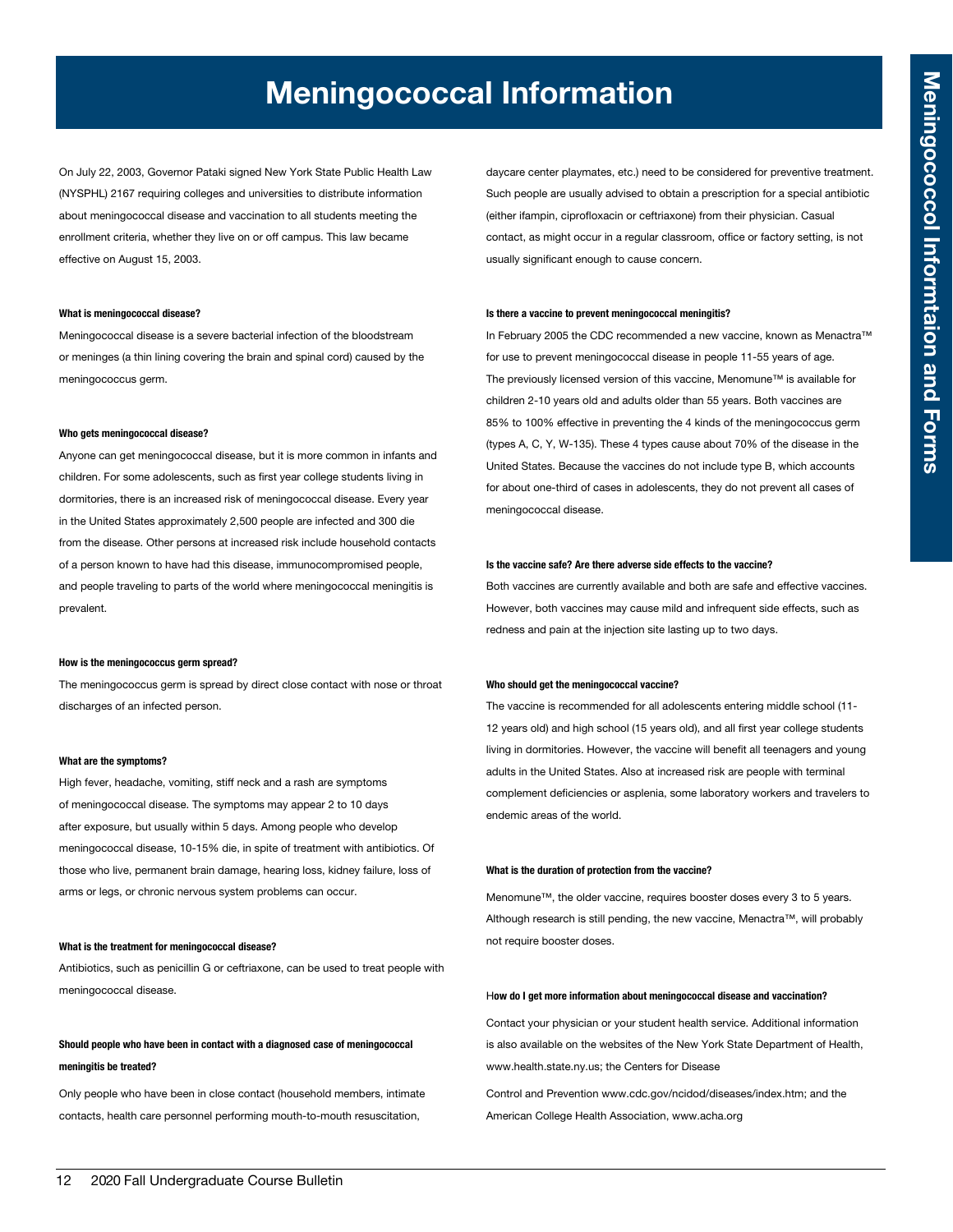#### Mercy College Meningococcal Meningitis Vaccination Response Form

Mercy College is required to maintain a record of the following for each student:

- 1. A response to receipt of meningococcal disease and vaccine information signed by the student.
- 2. A record of meningococcal meningitis immunization within the past 10 years; or
- 3. An acknowledgement of meningococcal disease risks and refusal of the immunization signed by the student.

New York State Public Health Law requires that all college and university students enrolled for at least six (6) semester hours complete and return the following form to the Office of Student Services. Please check one:

I have (for students under the age of 18: My child has):

 $\Box$  had meningococcal meningitis immunization within the past 10 years. Date received: <br>  $(Please attach proof signed by a health care)$ provider.)

[Note: If you (your child) received the meningococcal vaccine available before February 2005 called Menomune™, please note this vaccine's protection lasts for approximately 3 to 5 years. Revaccination with the new conjugate vaccine called Menactra™ should be considered within 3-5 years after receiving Menomune™.]

 $\Box$  read, or have had explained to me, the information regarding meningococcal meningitis disease. I understand the risks of not receiving the vaccine. I have decided that I (my child) will not obtain immunization against meningococcal meningitis disease.

| (Parent / Guardian if student is a minor.) |                                                                                                                                                                                          |
|--------------------------------------------|------------------------------------------------------------------------------------------------------------------------------------------------------------------------------------------|
|                                            |                                                                                                                                                                                          |
|                                            |                                                                                                                                                                                          |
| OF STUDENT SERVICES AT 914-674-7516        | ELECTRONIC SUBMISSION OF THIS FORM THROUGH MERCY CONNECT WILL BE ACCEPTED AS<br>YOUR SIGNATURE: https://www.mercy.edu/vaccine OR YOU CAN FAX THIS FORM TO THE OFFICE                     |
|                                            | On July 22, 2003, Governor Pataki signed New York State Public Health Law (NYSPHL) 2167<br>requiring colleges and universities to distribute information about meningococcal disease and |
|                                            |                                                                                                                                                                                          |